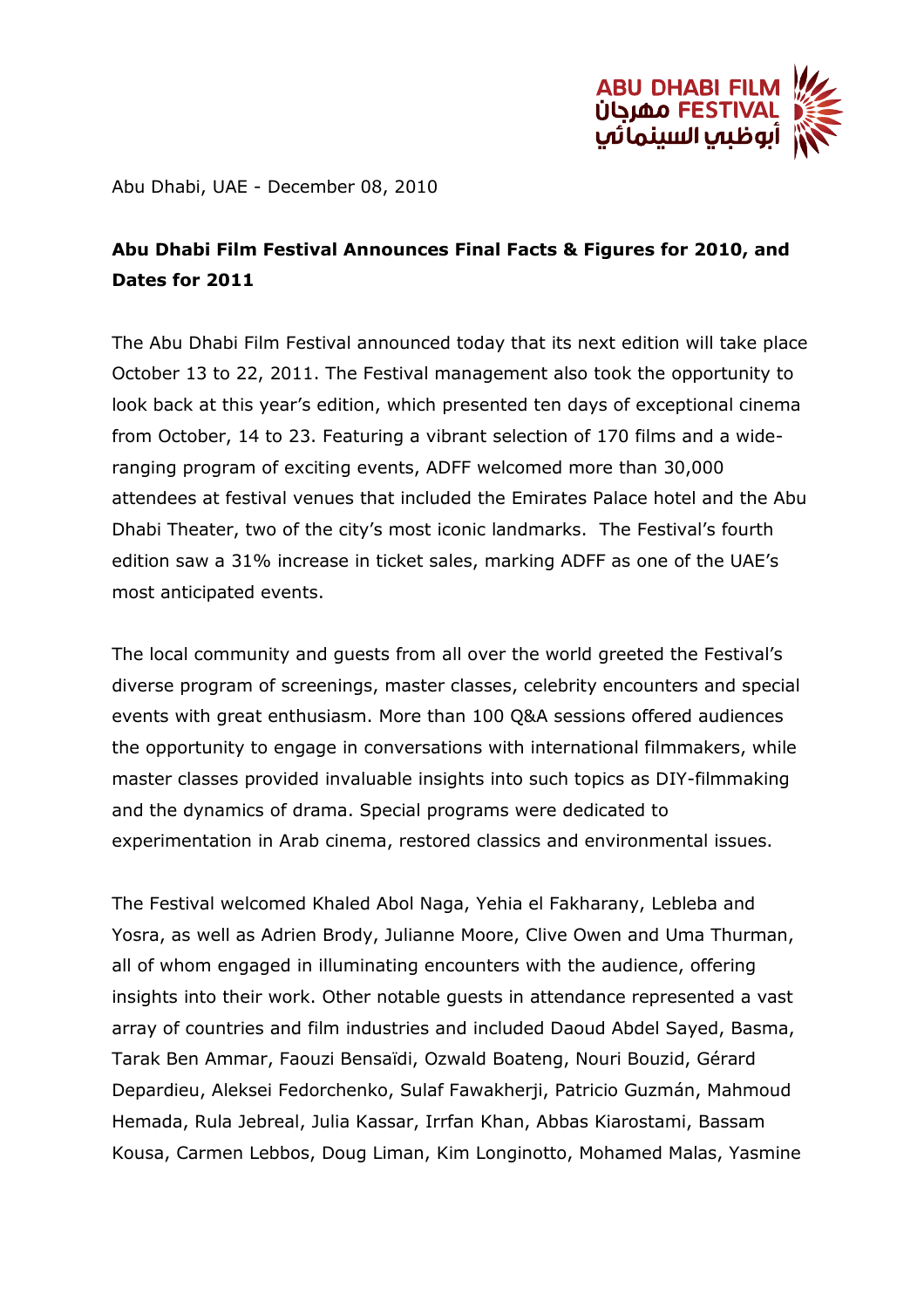Al Massri, Younes Migri, Shirin Neshat, D.A Pennebaker, Freida Pinto, Laura Poitras, Om Puri, Jonathan Rhys-Meyers, Julian Schnabel, George Sluizer, Elia Suleiman, Danis Tanović, Wang Bing and Asser Yassin. The guest list also included more than 370 film professionals and more than 570 members of the press.

"It was extremely gratifying to see that both our viewers from here in Abu Dhabi and our international guests embrace ADFF as one of the key places to discover outstanding films from all over the world. At this year's edition there was a tangible eagerness to engage – whether evidenced by the many lengthy and vibrant Q&A sessions after screenings or in the meetings and encounters that took place around the inaugural SANAD

Lab's projects, which are the next harvest of Arab cinema," said Peter Scarlet, Executive Director of the Abu Dhabi Film Festival.

He added: "It has been a tremendous year for the Festival, in which our hardworking team of programmers assembled a selection of films that we were very proud to present under the banner of our new name and brand. Expanding our mission to support for Arab cinema through the launch of SANAD, our fund for Arab filmmakers from the Arab world, marked another major development for ADFF, and judging from the number and the high quality of the projects submitted for consideration, there is much to look forward to over the next years."

The Festival's fourth edition presented a selection of 70 features and 100 shorts from 43 countries, half of which hailed from the Middle East and 33 of which were made by women filmmakers. Five of the films in the line-up received postproduction support from the SANAD, ADFF's fund to support Arab filmmakers. The Festival celebrated 33 world premieres, 26 international premieres, 43 Middle East premieres and 47 Gulf premieres.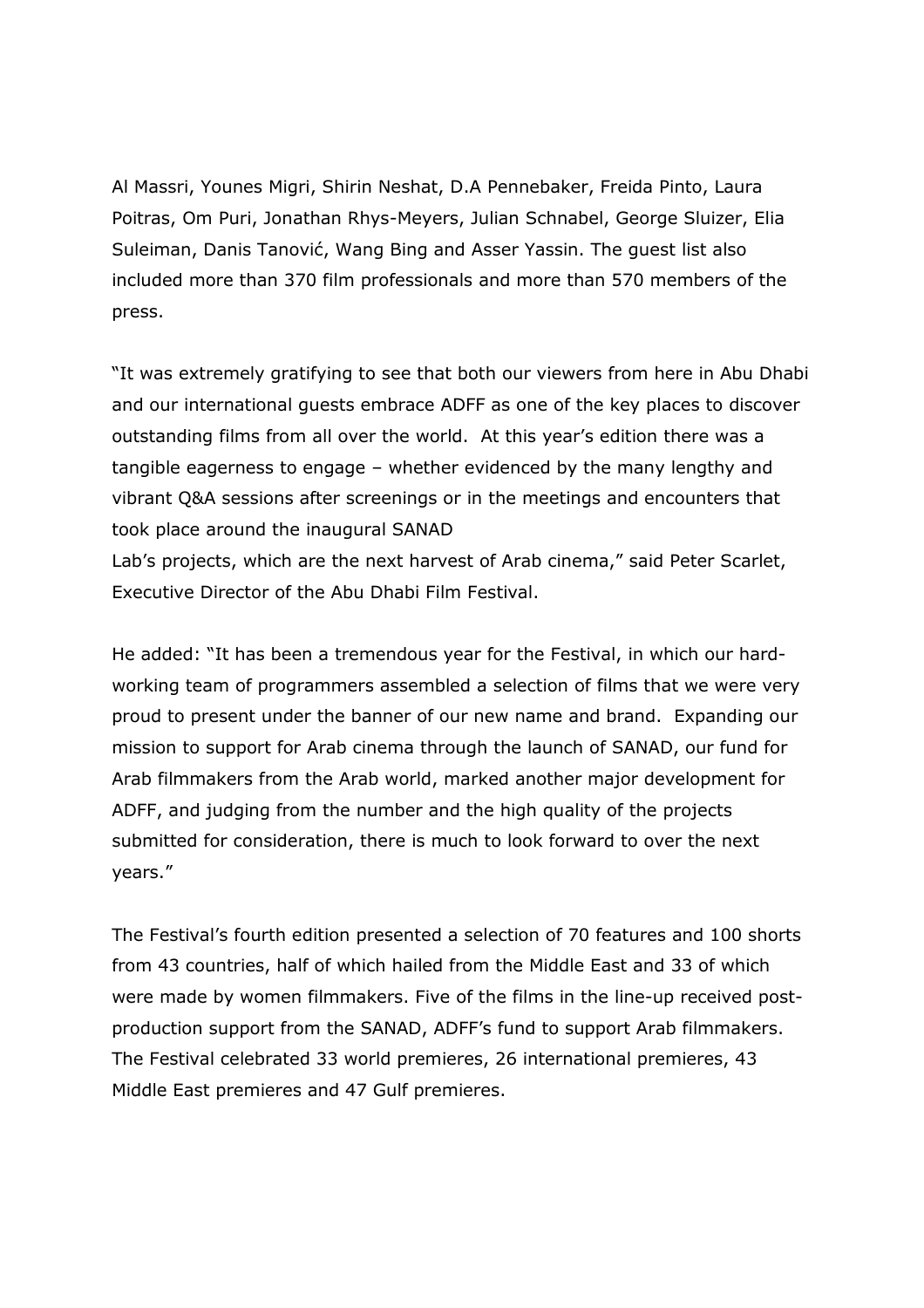This year, the Festival received over 2,000 submissions, marking a 100% increase from 2009. Filmmakers from 103 countries submitted work, with more than 600 entries from the Middle East, including over 70 from the United Arab Emirates.

SANAD, the Festival's development and post-production fund for filmmakers from the Arab world, announced its first round of grantees in the run-up to the Festival. Twenty-seven feature-length projects were selected out of 150 submissions from 12 Arabic-speaking countries. A total of \$500,000 in grants was awarded to 17 development and 10 post-production projects.

"We welcome these encouraging figures and the many positive responses we received from our guests as a reflection of the wider cultural surge currently taking place in our region. We also welcome them as a sign that the ADFF's broad range of initiatives to foster filmmaking and cinema appreciation in Abu Dhabi and beyond are beginning to bear fruit, especially with the inclusion of the Emirates Competition as a section in the festival and with the launch of SANAD. Our work is complemented by groundbreaking local initiatives in other fields of the arts here in Abu Dhabi. Events such as Abu Dhabi Art, the Abu Dhabi Festival, Abu Dhabi Classics, WOMAD and the Abu Dhabi International Book Fair, along with the ongoing developments on Saadiyat Island, where the Guggenheim Abu Dhabi, Louvre Abu Dhabi and Zayed National Museum are set to open in 2014, all form part of the emirate's evolving cultural fabric," said Eissa Saif Al Mazrouei, the Festival's project director.

## **ABOUT THE FESTIVAL**

The Abu Dhabi Film Festival (formerly the Middle East International Film Festival) was established in 2007, with the aim of helping to create a vibrant film culture throughout the region. The event, presented each October by the Abu Dhabi Authority for Culture and Heritage (ADACH) under the patronage of its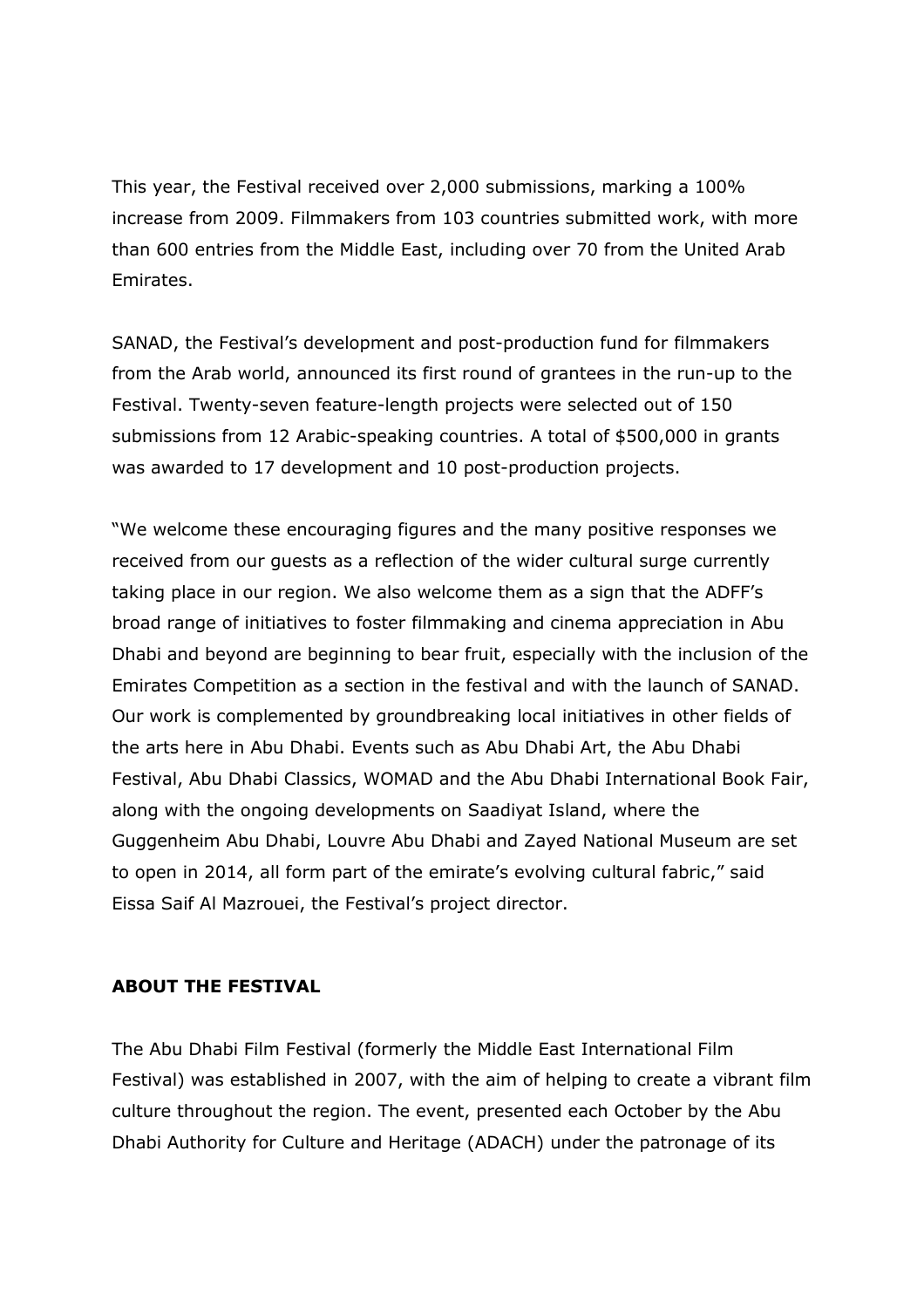chairman H.E. Sheikh Sultan Bin Tahnoon Al Nahyan, is committed to curating exceptional programs to engage and educate the local community, inspire filmmakers and nurture the growth of the regional film industry.

As the only festival in the region where works by Arab filmmakers are represented equally in competition with those by major talents of world cinema, the Festival offers Abu Dhabi's diverse and enthusiastic audiences a means of engaging with their own and others' cultures through the art of cinema. At the same time, a strong focus on the bold new voices of Arab cinema connects with Abu Dhabi's role as a burgeoning cultural capital in the region and marks the Festival as a place for the world to discover and gauge the pulse of recent Arab film.

ADFF 2010 was made possible in part through the generous support of its sponsors: L'Oréal (Official Beauty Partner); Emirates Palace and InterContinental Hotels (Hospitality Partners); Abu Dhabi Airports Company and Abu Dhabi Media Company (Contributing Sponsors); Robert WAN and CineStar (Official Suppliers); Zee Network, Zee Television, MUBI, Radio 1 and Radio 2 (Media Partners).

The Press Office is at your disposal for any questions and further information. Email [press@adff.ae](mailto:press@adff.ae) or call +971 2 556 4000 to find out more.

General press materials including pictures, biographies and press kits are available on: <http://www.abudhabifilmfestival.ae/en/press/press-center/> Password: pressadff2010

Pictures taken at the 2010 edition of the Abu Film Festival can be downloaded from our FTP server. Site: [ftp.abudhabifilmfestival.ae](ftp://ftp.abudhabifilmfestival.ae/) Username: adfffilm4